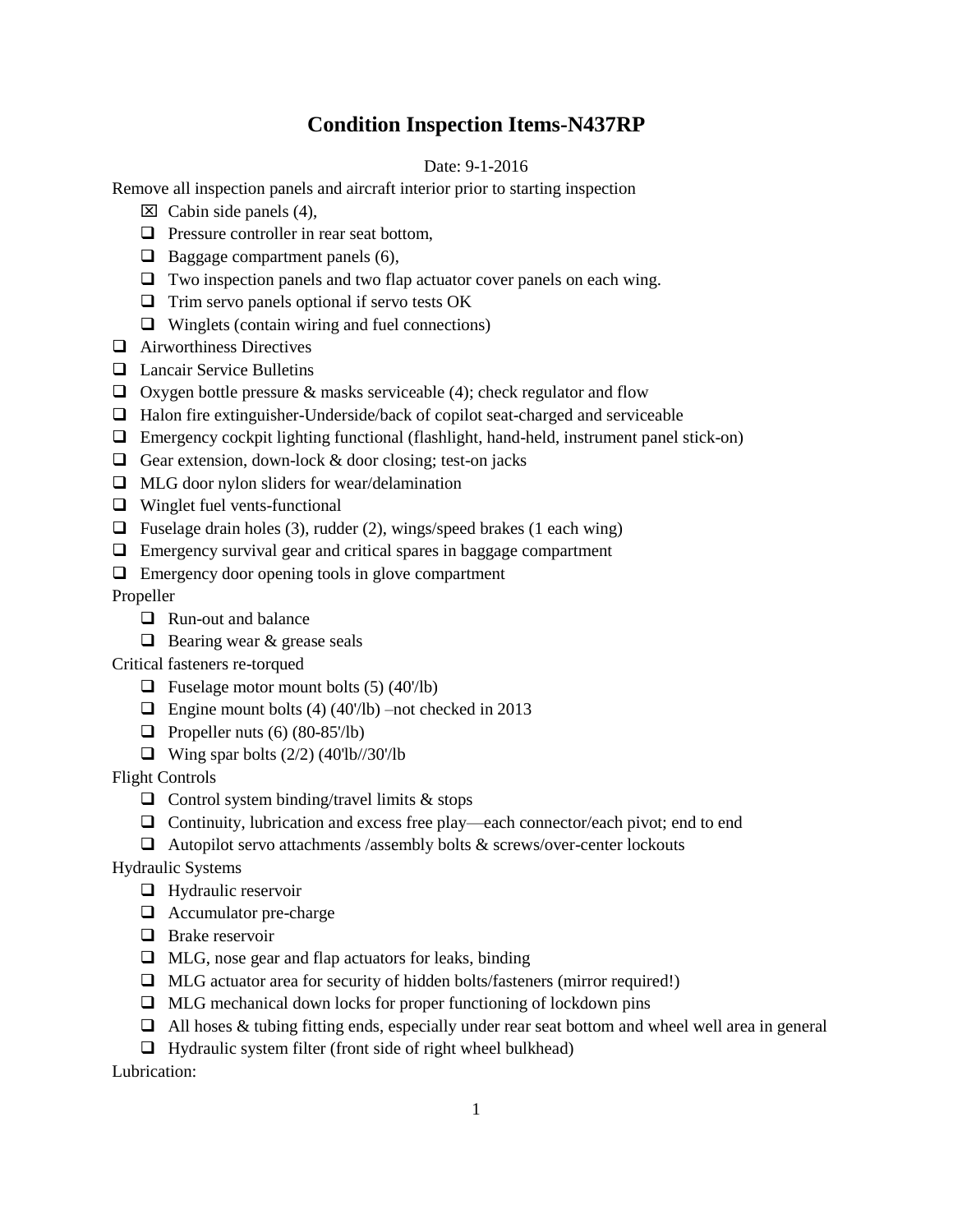- $\Box$  Wheel bearings-repack & adjust bearing pre-load
- $\Box$  MLG rack & pinion gears/steel sliders
- Gear door hinges
- $\Box$  Nose gear operating linkage
- $\Box$  Cabin door hinges & latches

Flight control pivots-check also for tightness and wear

- $\Box$  All control system linkage-aileron, elevator, rudder pivots
- $\Box$  Flap operating linkage
- $\Box$  Flap tracks

Electrical System

- $\Box$  Bus Tie functions
- **Exercise** Power relay
- $\Box$  #1 & #2 battery load tests
- $\Box$  #2 charging system regulator set 0.2 volts below #1 system to "load" the primary system
- $\Box$  Battery replacement (one set in 2014 to #1 system); #2 battery set load checked good
- $\Box$  Exterior position lighting/strobes
- $\Box$  Landing and taxi lights
- $\Box$  Cockpit/instrument lighting
- $\Box$  Replace 9 volt emergency glare shield light battery (top side of fuse panel; above copilot knees)
- $\Box$  Glare shield lighting
- $\Box$  Caution and warning lights (6)-lamp test and proper operation of each
- Cockpit emergency lights: flashlight between seats/mini on glare shield/hand-held in glove box
- $\Box$  Pitot heat and "on" indicator light
- $\Box$  Speed brake operation (pilot position only)
- $\Box$  Trim-elevator, aileron and rudder all drive to limits/reverse/operate from both sticks

Fuel System

- Gascolator cleaned
- $\Box$  Fuel tank caps for function and sealing
- $\Box$  Wing fuel sumps checked (4)
- $\Box$  Selector valve-detents noticeable/off position stops gas flow

Tires & Wheels

- $\Box$  Tire tread-reverse/replace tires/tubes
- $\Box$  Tires serviced to 65/45/65 PSI
- $\Box$  Brake pads-within wear limits
- $\Box$  Brake line weep hole in MLG strut clear and clean (no brake fluid leaks)
- $\Box$  Nose strut extension: 3" min of polished strut showing (service to 300 PSI, nitrogen, fully extended)
- **Panel/skin delamination; cracks anywhere (rear fuselage & tail; around pressure vessel)**
- $\Box$  Windows-cracks or delamination from mounting surfaces

Engine Compartment

- □ All SCEET for cracks & tears
- $\Box$  Function of alternate air door and cockpit indicator light
- $\Box$  Condition of induction air flex tubes (2)
- $\Box$  Condition of wiring & hoses behind engine (multiple opportunities for mischief here!)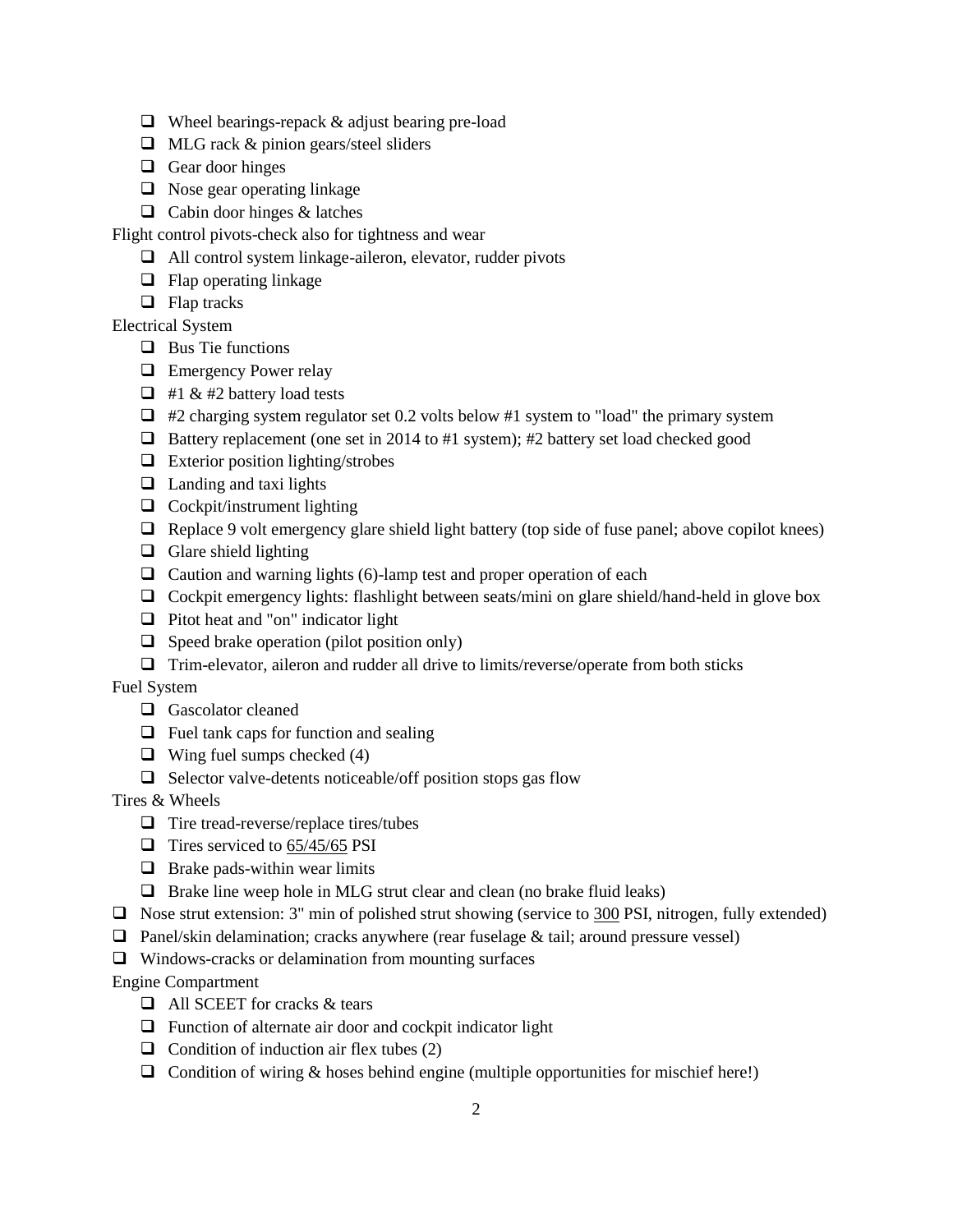Engine checks:

- □ Lubricate operating controls-all
- $\Box$  Oil cooler air door for proper operation
- $\Box$  Engine mount for cracks...especially at welds (critical item)
- $\Box$  Shim motor mounts to raise engine spinner (as required)
- **O** Compression/80: #1- \_; #2- \_; #3- \_; #4- \_; #5- \_; #6- \_
- $\Box$  Sparkplugs-clean/replace or re-gap (30-36 #/ft tightening torque)
- $\Box$  Fuel Injectors-clean (new o-rings, rubber washer, copper washer, rubber bushing for ea)
- $\Box$  Oil & Filter-replace
- □ Fuel system calibration IAW SID97-03F
- $\Box$  Boost pump (high/low)
- $\Box$  Replace or overhaul mags @ 500 hours
- □ Slick Mag inspection -- Slick Service Bulletin SB3-08
- $\Box$  Magneto Timing: each at 24 degrees BTDC (Must use protractor on prop spinner)
- $\Box$  Magnetos grounding check (L & R)
- $\Box$  Oil lines-condition/leaks/chafing; find the source of ANY oil leaks-fix
- $\Box$  Air seals around upper cowling
- $\Box$  Intake manifold gaskets for leaks
- All intake and turbo feed hose clamps tightened
- $\Box$  Exhaust system-condition & leaks (inc V clamps per SAIB CE-13-45)
- $\Box$  Engine air inlet bypass for free operation and warning light
- $\Box$  Air filter- replace
- **D** Pitot & Static system leak check (last:  $11/2014$ )
- $\Box$  Transponder check (every two years) last: 11/2014
- Radios & Intercom –all functional
	- $\Box$  Rear seat intercoms
- ELT-Functional Check/Battery replace as required (next: 2018) (inside tail access panel)
- $\Box$  Chelton and Garmin data systems-functional, with current data loads
- Cabin Air System
	- $\Box$  Cabin door pressure seal-no leaks/holds pressure
	- $\Box$  Cabin pressurization controller –operation & filter replacement
	- $\Box$  Cabin heat, defroster & dump controls
- Air Conditioner
	- $\Box$  Condenser fans, exhaust scoop and airflow sequencing valves
	- **U** Water drain
	- $\Box$  Refrigerant leaks, especially rear fuselage area
	- $\Box$  Operating pressure check (min of 120 psi, normal day, not running)
- $\Box$  Cabin seat belts/shoulder harness/attach points-all functional, good condition
- Ground checks (engine running)
	- $\Box$  Engine and aircraft instrument controls (operation and limits)